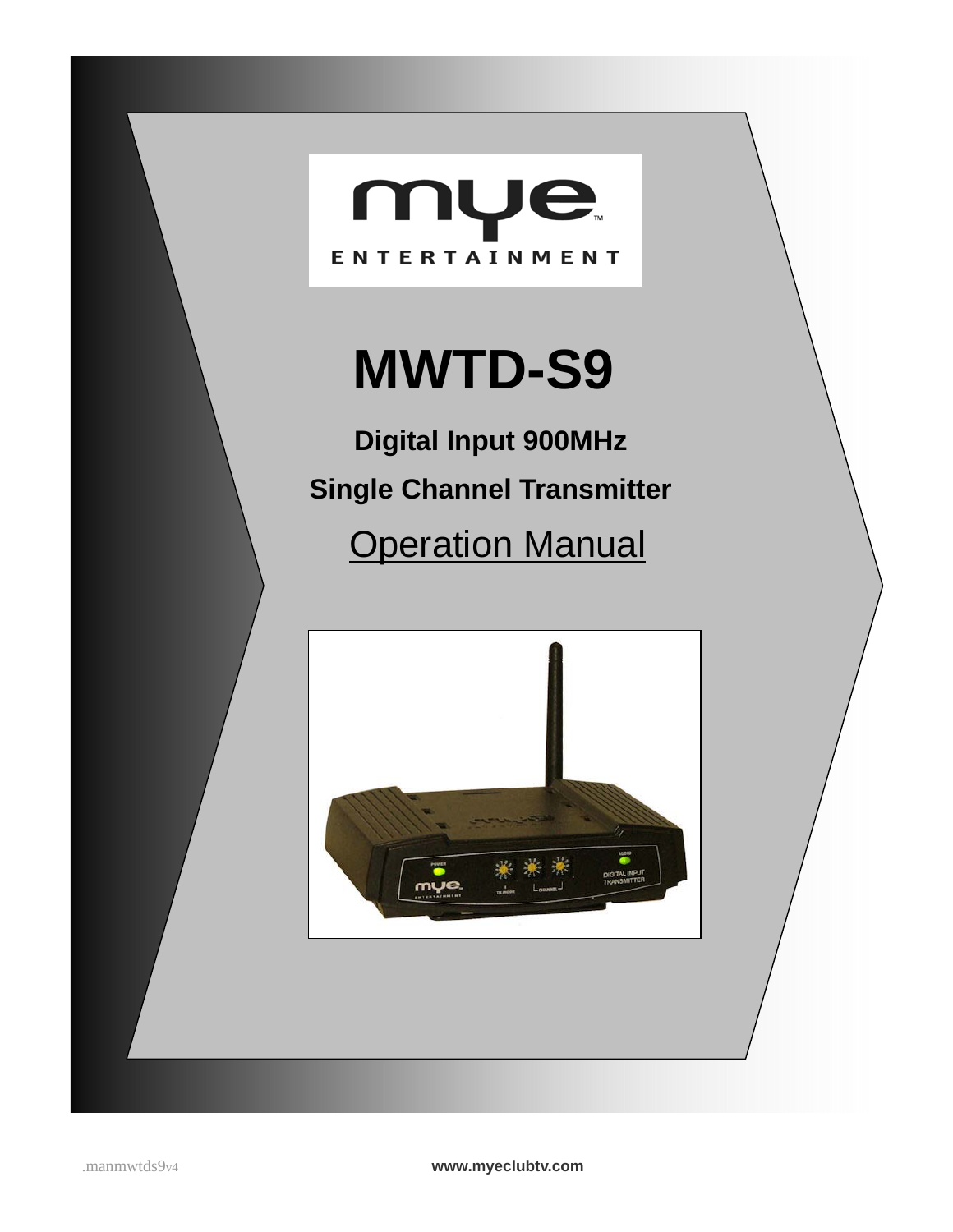## **CONTENTS**

| INDUSTRY CANADA COMPLIANCE3        |
|------------------------------------|
|                                    |
|                                    |
|                                    |
|                                    |
| AUDIO AND AUTOMATIC LEVEL CONTROL7 |
|                                    |
|                                    |
|                                    |

# **FCC COMPLIANCE STATEMENT**

 $\overline{a}$ 

This device complies with Part 15 of the FCC Rules.

This device complies with tart to or the froct rules.<br>Operation of this device is subject to the following two conditions:

(1) This device may not cause harmful interference, and

(1) This device may not cause narring interference, and<br>(2) This device must accept any interference received, including interference that may cause undesired operation.

 This equipment has been tested and found to comply with the limits for a Class B digital device, pursuant to Part 15 of the FCC Rules. These limits are designed to provide reasonable protection against harmful interference in a residential installation. This equipment generates, uses and can radiate radio frequency energy and, if not installed and used in accordance with the instructions, may cause harmful interference to radio communications. However, there is no guarantee that interference will not occur in a particular installation. If this equipment does cause harmful interference to radio or television reception, which can be determined by turning the equipment off and on, the user is encouraged to try to correct the interference by one or more of the following measures:

- Reorient or relocate the receiving antenna.
- Increase the separation between the equipment and receiver.
- Connect the equipment into an outlet on a circuit different from that to which the receiver is connected.
- Consult the dealer or an experienced radio/TV technician for help.

-<br>-This equipment has been verified to comply with the limits for a Class B computing device, pursuant to the FCC Rules. Operation with non-approved equipment is likely to result in interference to radio and TV reception. The user is cautioned that changed and modifications made to the equipment without the approval of the manufacturer could void the user's authority to operate this equipment.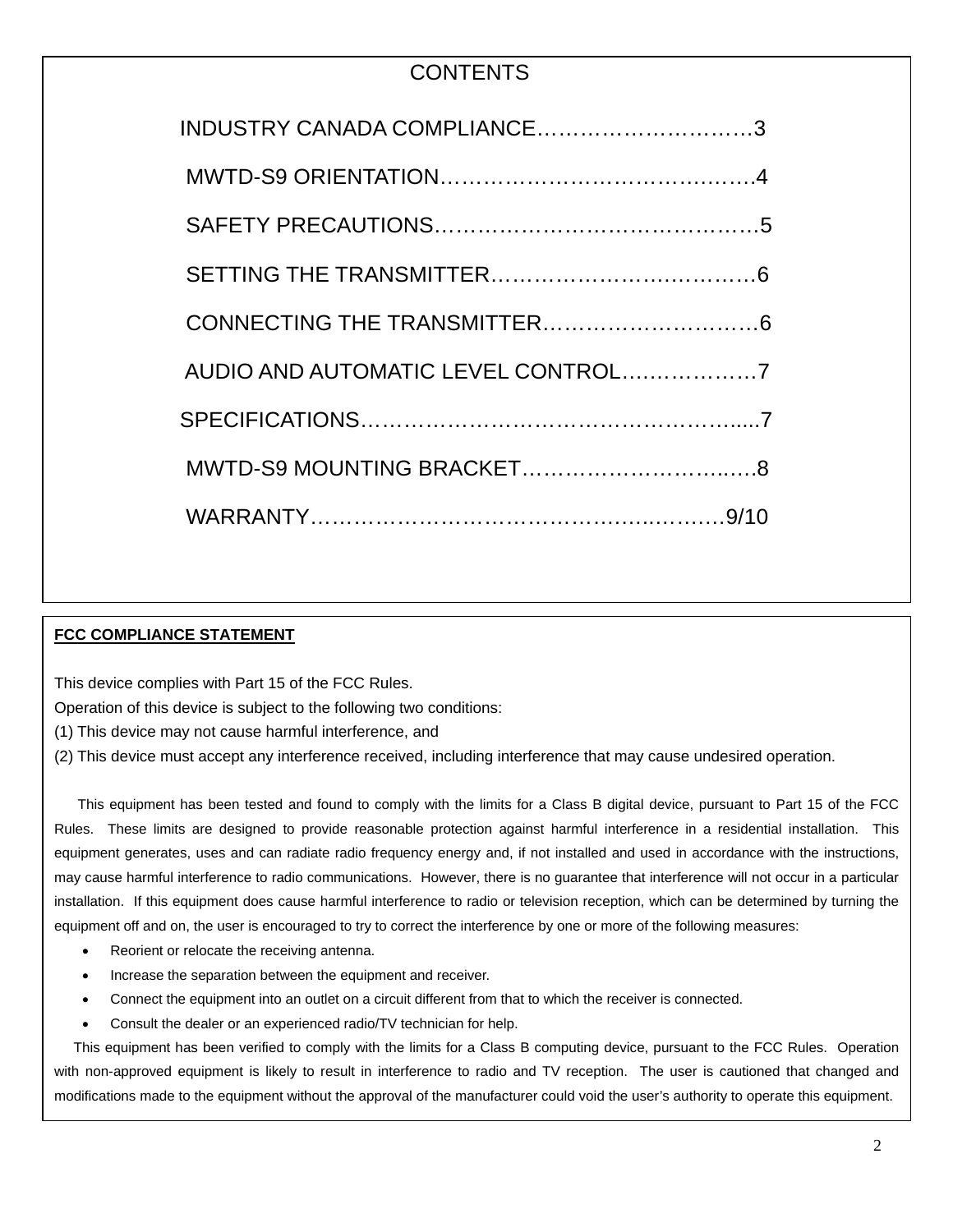#### **INDUSTRY CANADA COMPLIANCE INFORMATION**

*Under Industry Canada regulations, this radio transmitter may only operate using an antenna of a type and maximum (or lesser) gain approved for the transmitter by Industry Canada. To reduce potential radio interference to other users, the antenna type and its gain should be so chosen that the equivalent isotropically radiated power (e.i.r.p.) is not more than that necessary for successful communication.* 

*This radio transmitter (IC: 6662A-MWTDS9) has been approved by Industry Canada to operate with the antenna types listed below with the maximum permissible gain and required antenna impedance for each antenna type indicated. Antenna types not included in this list, having a gain greater than the maximum gain indicated for that type, are strictly prohibited for use with this device.* 

 $\frac{1}{4}$  whip antenna – maximum gain of 2 dBi, 50 ohm

*This device complies with Industry Canada licence-exempt RSS standard(s). Operation is subject to the following two conditions: (1) this device may not cause interference, and (2) this device must accept any interference, including interference that may cause undesired operation of the device.* 

*Conformément à la réglementation d'Industrie Canada, le présent émetteur radio peut fonctionner avec une antenne d'un type et d'un gain maximal (ou inférieur) approuvé pour l'émetteur par Industrie Canada. Dans le but de réduire les risques de brouillage radioélectrique à l'intention des autres utilisateurs, il faut choisir le type d'antenne et son gain de sorte que la puissance isotrope rayonnée équivalente (p.i.r.e.) ne dépasse pas l'intensité nécessaire à l'établissement d'une communication satisfaisante.* 

*Le présent émetteur radio (IC: 6662A-MWTDS9) de modèle s'il fait partie du matériel de catégorieI) a été approuvé par*  Industrie Canada pour fonctionner avec les types d'antenne énumérés ci-dessous et ayant un gain admissible maximal et *l'impédance requise pour chaque type d'antenne. Les types d'antenne non inclus dans cette liste, ou dont le gain est supérieur au gain maximal indiqué, sont strictement interdits pour l'exploitation de l'émetteur.* 

¼ whip d'onde, le gain max 2 dBi, 50 ohm

*Le présent appareil est conforme aux CNR d'Industrie Canada applicables aux appareils radio exempts de licence. L'exploitation est autorisée aux deux conditions suivantes : (1) l'appareil ne doit pas produire de brouillage, et (2) l'utilisateur de l'appareil doit accepter tout brouillage radioélectrique subi, même si le brouillage est susceptible d'en compromettre le fonctionnement.*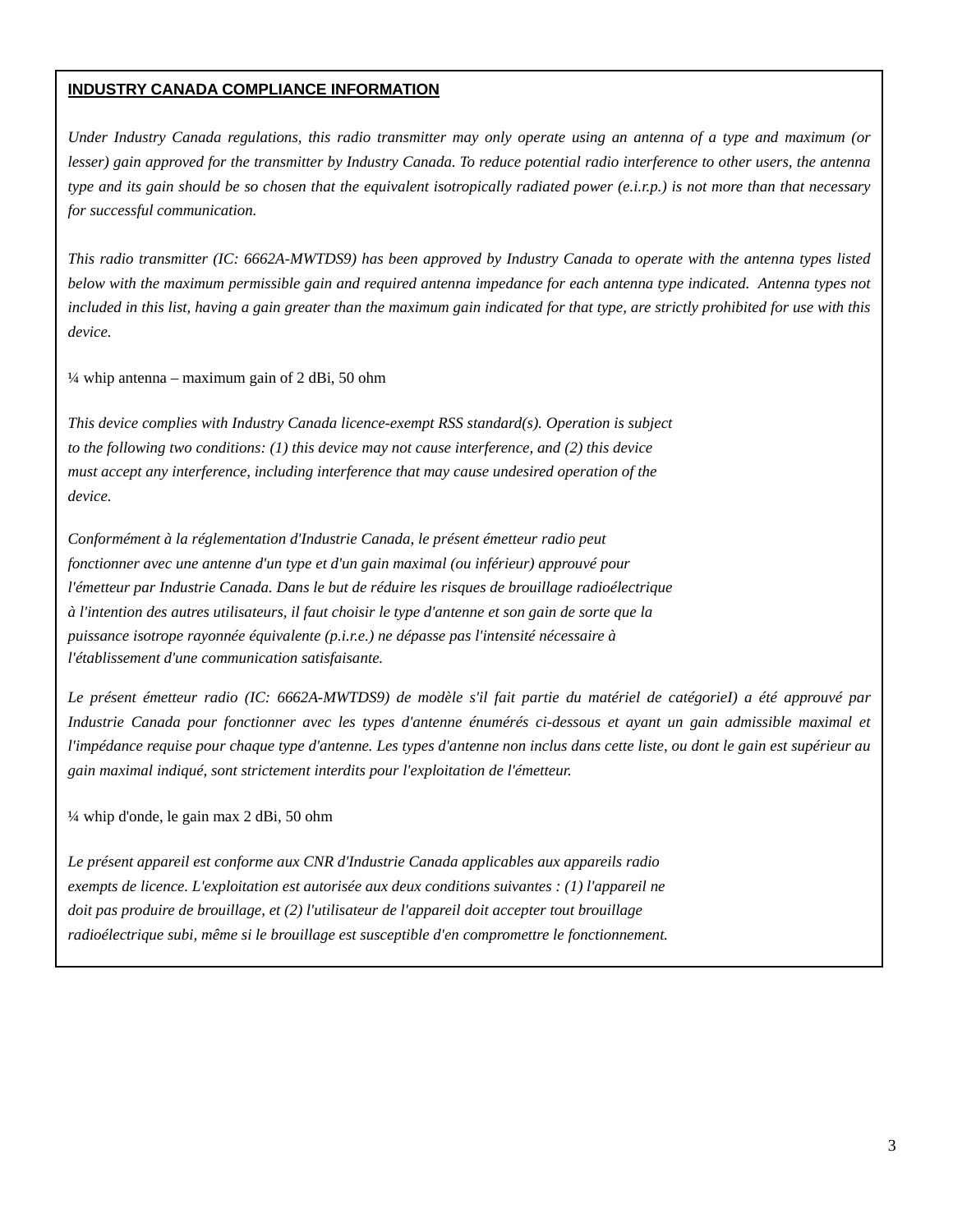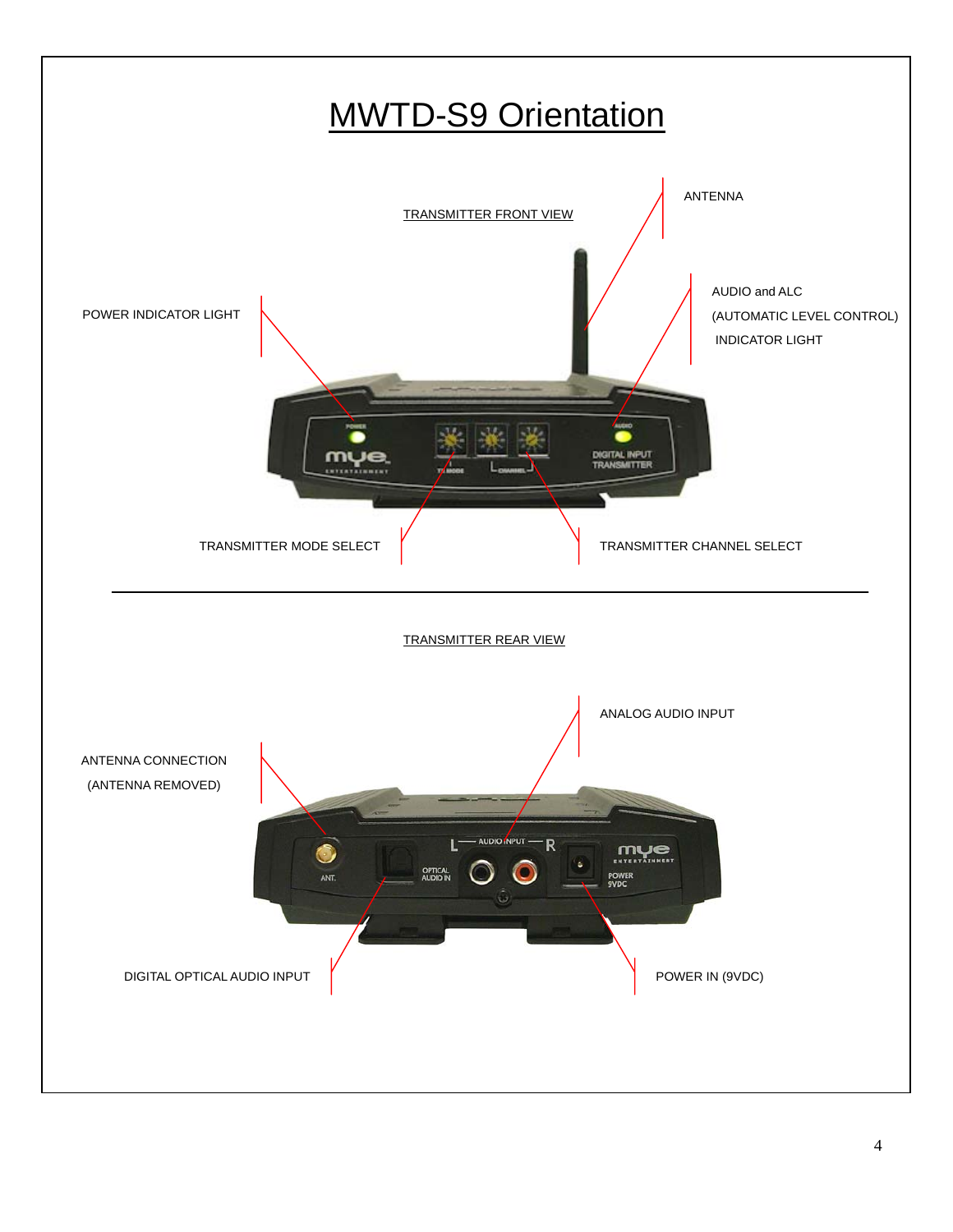#### SAFETY PRECAUTIONS

- Read all instructions in this manual.
- Use the power adapter provided.
- Position cables safely.
- Keep away from water and moisture.
- Keep the unit away from excessive heat.
- Do not drop.
- Do not open.
- Have all service performed by a qualified technician.

## SETTING the CHANNELS for a MYE ENTERTAINMENT SYSTEM

The MWTD-S9 has multiple transmitter modes for use with MYE as well as other manufacturer's 900MHz transmitters. Use the rotary tuning switch marked "TX MODE" to select the transmitter type.

- 1 = MYE Entertainment (37 Channels)
- 2 = Cardio Theater LCS (52 Channels)
- 3 = Cardio Theater xTV (32 Channels)
- 4 = BroadcastVision Series 1 (32 channels)
- 5 = BroadcastVision Series 2 (32 channels)

Once the transmitter type has been selected use the rotary tuning switches marked "CHANNEL" to set the left and right numbers to correspond to the channel number you need to transmit on.

EXAMPLE: To set your transmitter to MYE transmitters and channel "24", Set the TX MODE dial to "1." Then turn the left CHANNEL rotary tuning switch to the number "2" and the right switch to the number "4". Note: It is important to confirm the switch "LOCKS" on the selected number.

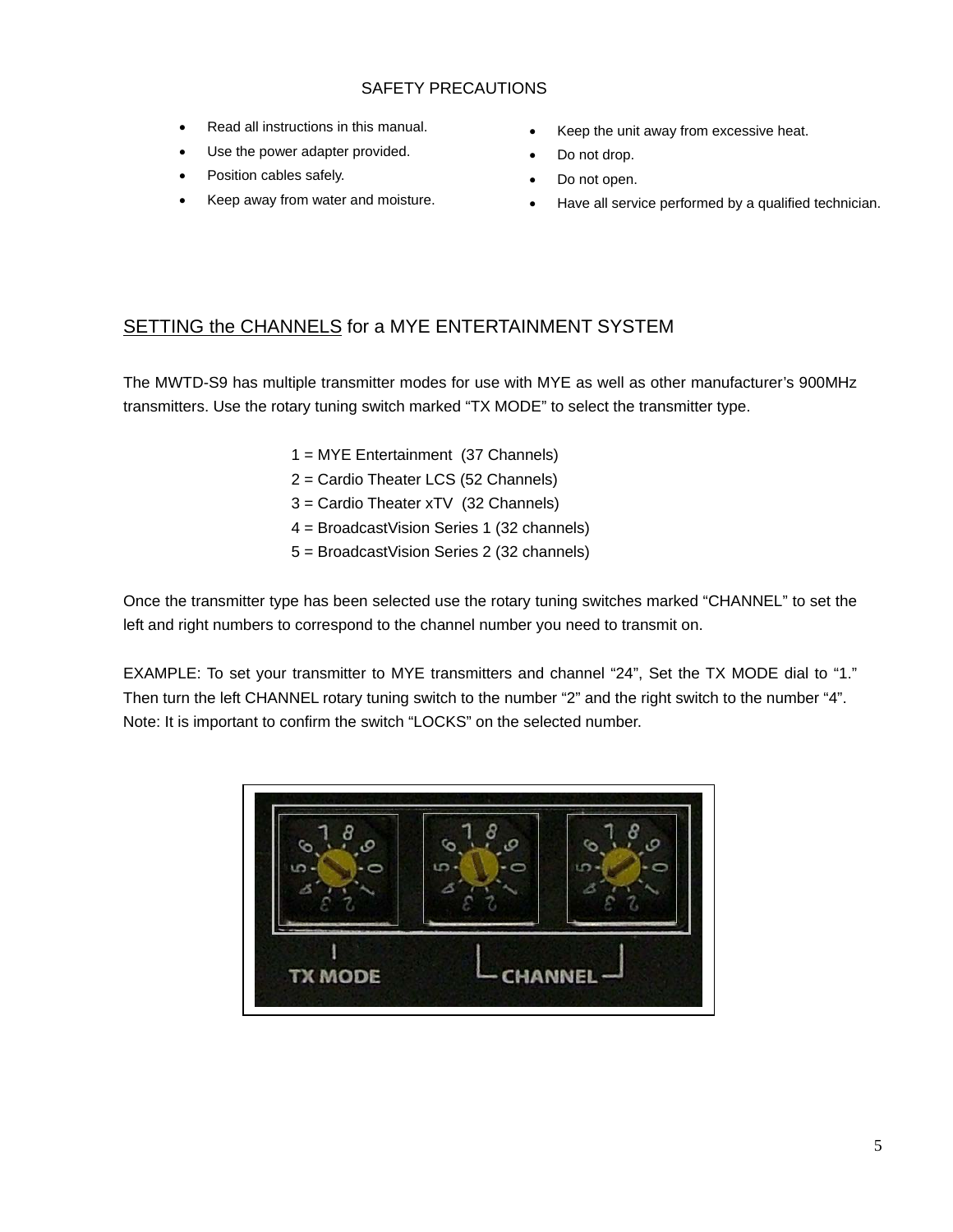## Connecting the MWTD-S9 to an Audio Source

#### Audio Output

TV's, VCR's CD players, DVD players, Satellite and Radio Tuners can be used as audio sources for the MWTD-S9. All will require either analog stereo RCA style audio output jacks or an Digital Optical Audio output jack. Stereo RCA style audio cables and a Digital Optical cable are supplied.

To use a **TELEVISION** as an audio source for the MWTD-S9 transmitter, the TV must have "Analog or Digital Optical Audio Output." Televisions with analog capability may come with either "Fixed" or "Variable" audio output. Please consult your television Owner's Manual as to their operation.

#### Connect the Transmitter

- 1. Select the appropriate audio cable supplied and connect one end into the audio OUTPUT of the audio source.
- 2. Plug the other end of the audio cable into the corresponding jack on the MWTD-S9 transmitter.
- 3. Insert the DC power plug into the DC power jack on the MWTD-S9 and plug the AC power adapter into an AC outlet. The power light on the MWTD-S9 will blink "GREEN" once. This verifies the unit is now ON.

EXAMPLE: TRANSMITTER TO TV CONNECTION (ANALOG OR DIGITAL)

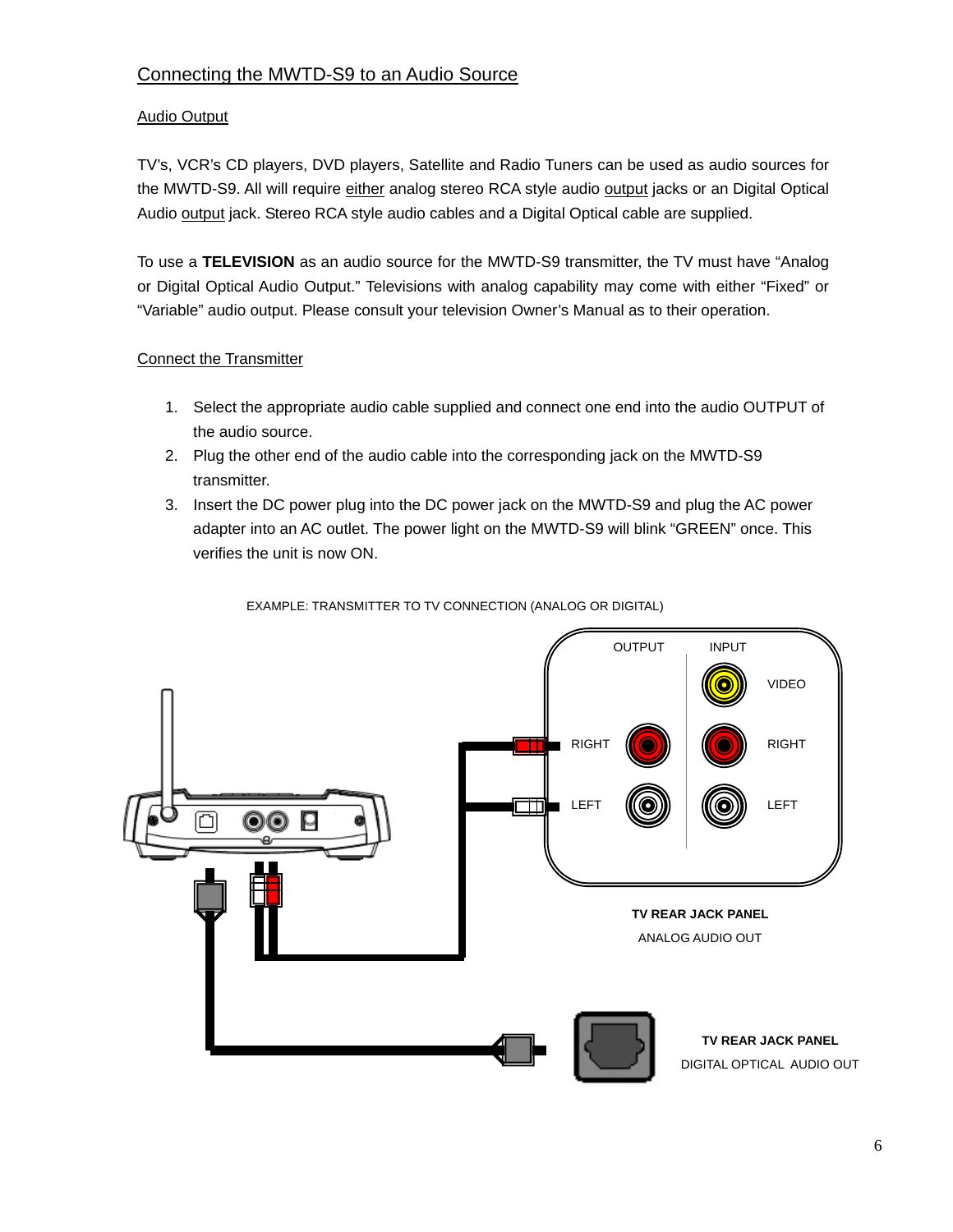#### Audio and Automatic Level Control

Note: The MWTD-S9 Transmitter features an Automatic Level Control (ALC) to provide distortion free sound without concern for loud commercials or audio track spikes.

- 1. Turn your audio source on. When the audio signal is being received by the MWTD-S9 transmitter at an acceptable level the AUDIO INDICATOR LIGHT will turn GREEN. Sources with "manual variable audio" will require you to adjust audio level.
- 2. When using some TV's with analog audio output you may need to turn the TV speakers off. (Consult your TV's Owner's Manual for Fixed and Variable Audio Output operation.)
- 3. When the audio drops BELOW an acceptable level for the Automatic Level Control (ALC) the audio light will turn OFF. A flashing GREEN audio light does not require adjustment of the audio source for normal operation. When an acceptable audio level returns to the unit, the light will turn green again. A flashing GREEN light may happen during TV programs or songs when audio is intermittent.
- 4. If no audio light is present, check all your audio cable connections and/or check the audio source equipment.
- 5. When audio rises ABOVE the acceptable level for the Automatic Level Control (ALC) the audio light will turn RED. The ALC will automatically reduce the audio to an acceptable level to return the audio light to green. If the audio light is RED for longer than 30 seconds, check and reduce the settings of the source audio equipment.
- 6. The audio light may occasionally flash RED during some programming when audio levels momentarily rise above acceptable levels. A flashing RED audio light does not need adjustment of the audio for normal operation. When a continuous acceptable audio level is returned to the unit, the light will turn green again. This may happen during some TV programs or songs when audio levels spike naturally.
- 7. Verify by listening through your 900MHz receiver that audio transmission is complete.

| <b>SPECIFICATIONS:</b>               |                                                          |
|--------------------------------------|----------------------------------------------------------|
| <b>Digital Optical Audio Input</b>   | (S/PDIF), TOSLINK Digital Optical input.                 |
| Analog (RCA) Audio Input Sensitivity | 0.5 to 6 Volts peak to peak (Automatic Level Controlled) |
| Analog (RCA) Audio Input Impedance   | 50 k Ohms                                                |
| <b>Signal to Noise</b>               | -45 dBu                                                  |
| <b>RF</b> Output                     | 1 <sub>m</sub> W                                         |
| <b>Distortion</b>                    | < 2%                                                     |
| <b>Audio Frequency Response</b>      | 20Hz to 18 kHz                                           |
| <b>Separation</b>                    | > 15 dB                                                  |
|                                      |                                                          |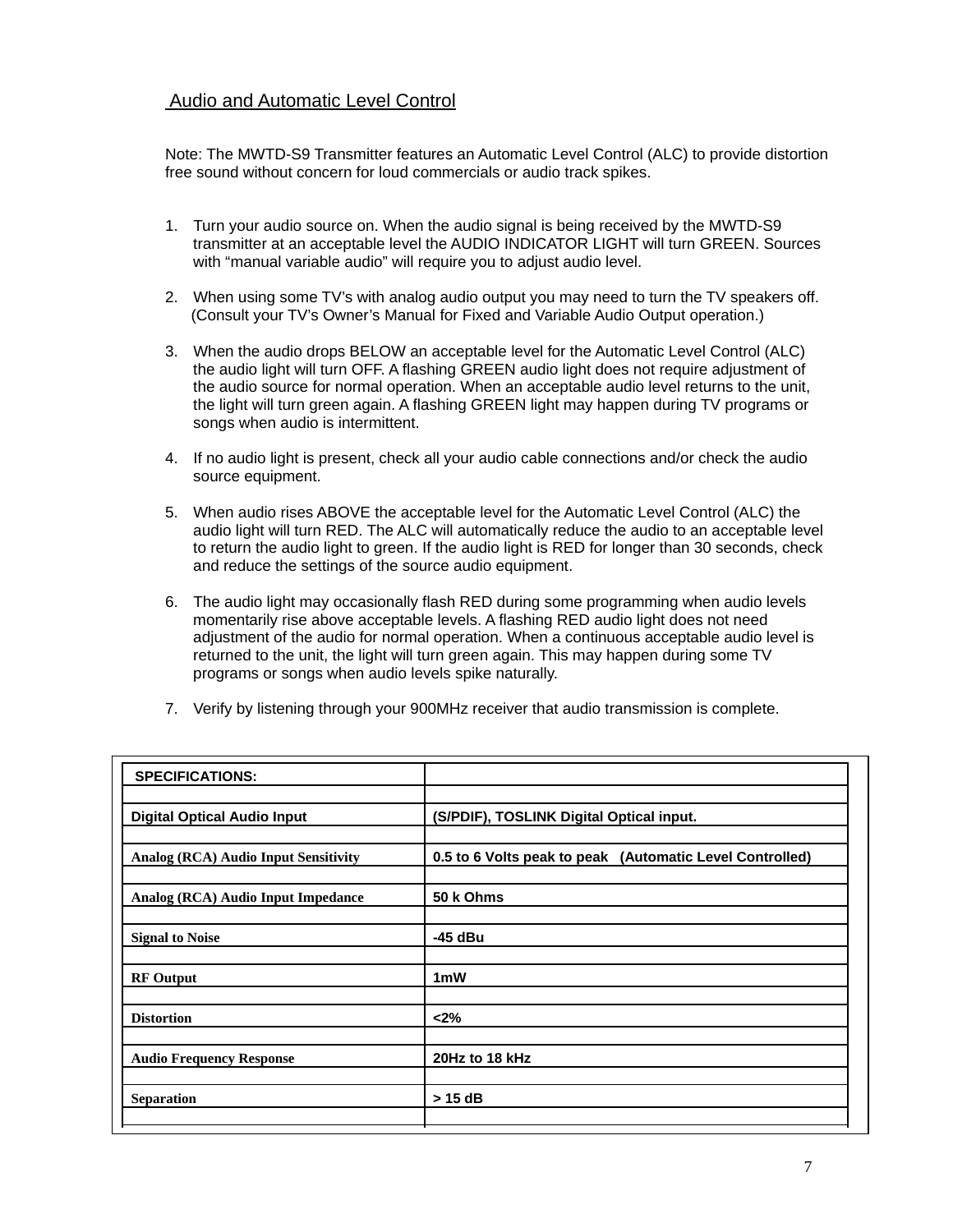## Mounting Bracket

The MWTD-S9 comes with a Mounting Bracket that allows for easy wall, ceiling or under-shelf mounting of the transmitter. Four holes in the bracket give access for screws or nylon cable ties. The mounting bracket SNAPS into either the TOP or BOTTOM of the MWTD-S9 giving the transmitter a high level of adaptability and solid positioning in nearly all mounting scenarios.



MWTD-S9 MOUNTING BRACKET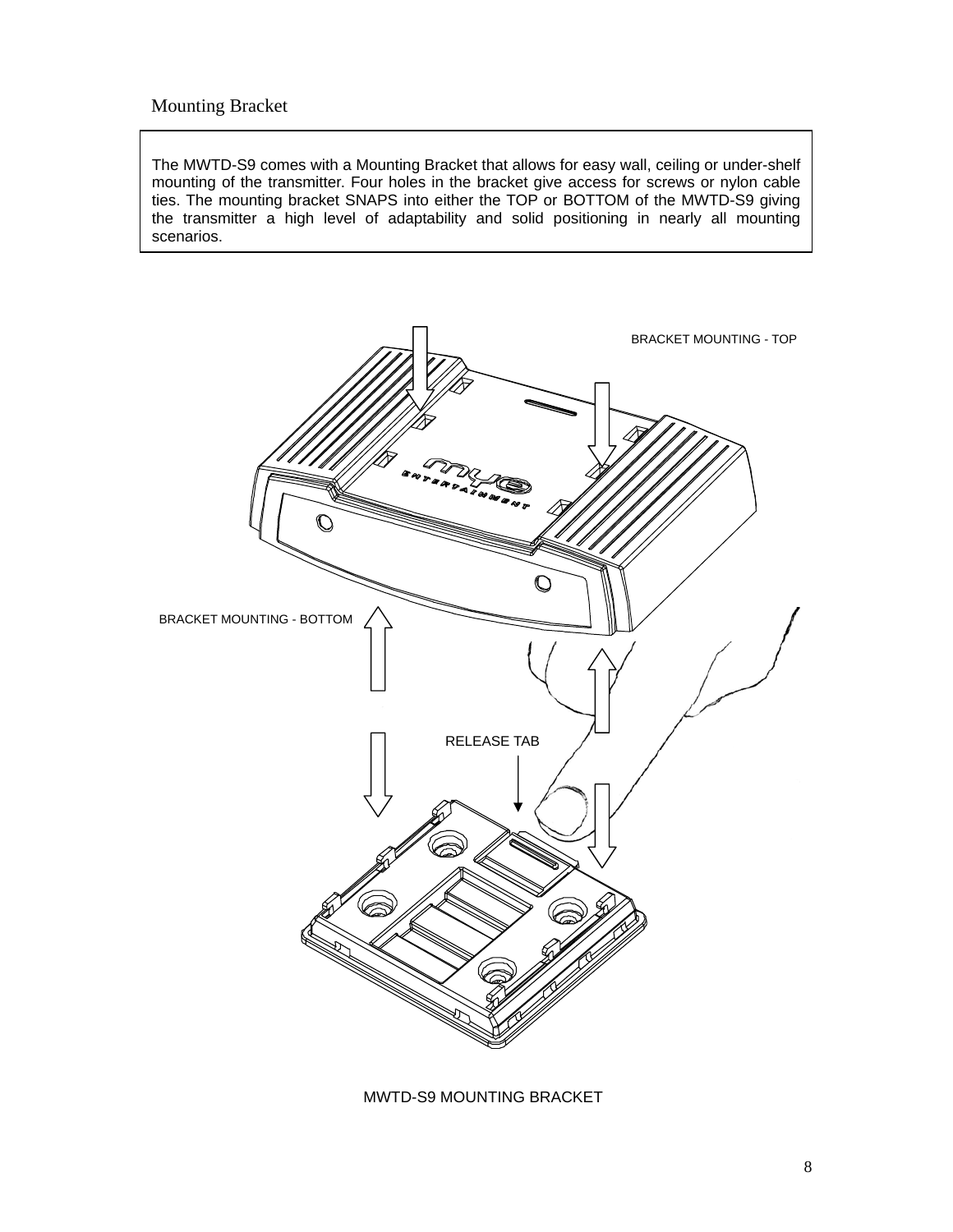#### **WARRANTY Terms and Conditions**

#### **PLEASE READ THESE WARRANTY TERMS AND CONDITIONS CAREFULLY BEFORE USING YOUR MYE ENTERTAINMENT PRODUCT. BY USING THE EQUIPMENT, YOU ARE CONSENTING TO BE BOUND BY THE FOLLOWING WARRANTY TERMS AND CONDITIONS.**

#### LIMITED WARRANTY

MYE ENTERTAINMENT (MYE) WARRANTS ALL NEW MYE PRODUCTS TO BE FREE FROM DEFECTS IN MATERIALS AND MANUFACTURERS FOR THE WARRANTY PERIODS SET FORTH BELOW. THE WARRANTY PERIODS COMMENCE ON THE INVOICE DATE OF THE ORIGINAL PURCHASE. THIS WARRANTY APPLIES ONLY AGAINST DEFECTS DISCOVERED WITHIN THE WARRANTY PERIOD AND EXTENDS ONLY TO THE ORIGINAL PURCHASER OF THE PRODUCT. PARTS REPAIRED OR REPLACED UNDER THE TERMS OF THIS WARRANTY WILL BE WARRANTED FOR THE REMAINDER OF THE ORIGINAL WARRANTY PERIOD ONLY. TO CLAIM UNDER THIS WARRANTY, THE BUYER MUST NOTIFY MYE OR YOUR AUTHORIZED MYE ENTERTAINMENT DEALER WITHIN 30 DAYS AFTER THE DATE OF DISCOVERY OF ANY NONCONFORMITY AND MAKE THE AFFECTED PRODUCT AVAILABLE FOR INSPECTION BY MYE ENTERTAINMENT OR ITS SERVICE REPRESENTATIVE. MYE ENTERTAINMENT PRODUCTS DEEMED DEFECTIVE BY A MYE ENTERTAINMENT REPRESENTATIVE WILL BE ISSUED A RETURN AUTHORIZATION NUMBER. DEFECTIVE UNITS MUST BE RETURNED TO MYE FREIGHT PREPAID. MYE ENTERTAINMENT WILL NOT ACCEPT FREIGHT COLLECT OR RETURNS WITHOUT A RETURN AUTHORIZATION NUMBER. MYE ENTERTAINMENT RESERVES THE RIGHT, AT THEIR OPTION, TO REPAIR OR REPLACE THE PRODUCT AFTER VERIFICATION OF DEFECT. THE PRODUCT WILL BE RETURNED TO THE CUSTOMER PREPAID BY MYE. PRODUCT THAT FAILS AFTER THE WARRANTY PERIOD EXPIRES WILL BE REPAIRED OR REPLACED AT THE CURRENT PART AND LABOR PRICING AFTER AUTHORIZATION FROM THE CUSTOMER. REPAIRS ARE WARRANTED FOR 90 DAYS. MYE ENTERTAINMENT'S OBLIGATIONS UNDER THIS WARRANTY ARE LIMITED AS SET FORTH BELOW:

WARRANTY PERIODS AND COVERAGE:

MYE ENTERTAINMENT TRANSMITTERS 4 YEAR PARTS, LABOR TO REPAIR

#### CONDITIONS AND RESTRICTIONS:

THIS WARRANTY IS VALID ONLY IN ACCORDANCE WITH THE FOLLOWING CONDITIONS:

THE WARRANTY APPLIES TO THE MYE ENTERTAINMENT PRODUCT ONLY 1) WHILE IT REMAINS IN THE POSSESSION OF THE ORIGINAL PURCHASER AND PROOF OF PURCHASE IS DEMONSTRATED. 2) IT HAS NOT BEEN SUBJECT TO ACCIDENT, MISUSE, ABUSE, IMPROPER SERVICE, MECHANICAL OR ELECTRICAL NON-MYE ENTERTAINMENT AUTHORIZED MODIFICATION. 3) CLAIMS MADE WITHIN THE WARRANTY PERIOD.

THIS WARRANTY DOES NOT COVER DAMAGED OR FAILURE CAUSED BY ELECTRICAL WIRING NOT BEING IN COMPLIANCE WITH ELECTRICAL CODES OR MYE'S OWNER MANUAL SPECIFICATIONS, OR FAILURES TO PROVIDE REASONABLE AND NECESSARY MAINTENANCE AS OUTLINED IN THE OWNER'S MANUAL.

WARRANTIES OUTSIDE THE UNITED STATES AND CANADA MAY VARY. PLEASE CONTACT YOUR LOCAL DEALER FOR DETAILS.

LIMITED WARRANTY SHALL NOT APPLY TO:

- 1) SOFTWARE UPGRADES.
- 2) NORMAL WEAR AND TEAR, CONSUMABLES AND COSMETIC ITEMS INCLUDING BUT NOT LIMITED TO LABELS.
- 3) REPAIRS REFORMED ON MYE PRODUCTS MISSING A SERIAL NUMBER OR WITH A SERIAL TAG THAT HAS BEEN ALTERED, REATTACHED OR DEFACED.
- 4) SERVICE CALLS TO CORRECT INSTALLATION OF THE PRODUCT OR INSTRUCT OWNERS ON HOW TO USE THE PRODUCT.
- 5) PICK UP AND DELIVERY INVOLVING REPAIRS
- 6) ANY LABOR COSTS INCURRED BEYOND THE APPLICABLE LABOR WARRANTY PERIOD
- 7) THE USER IS CAUTIONED THAT CHANGES OR MODIFICATIONS NOT EXPRESSLY APPROVED BY THE MANUFACTURER OF THE PRODUCT COULD VOID THE USER'S AUTHORITY TO OPERATE THE PRODUCT.